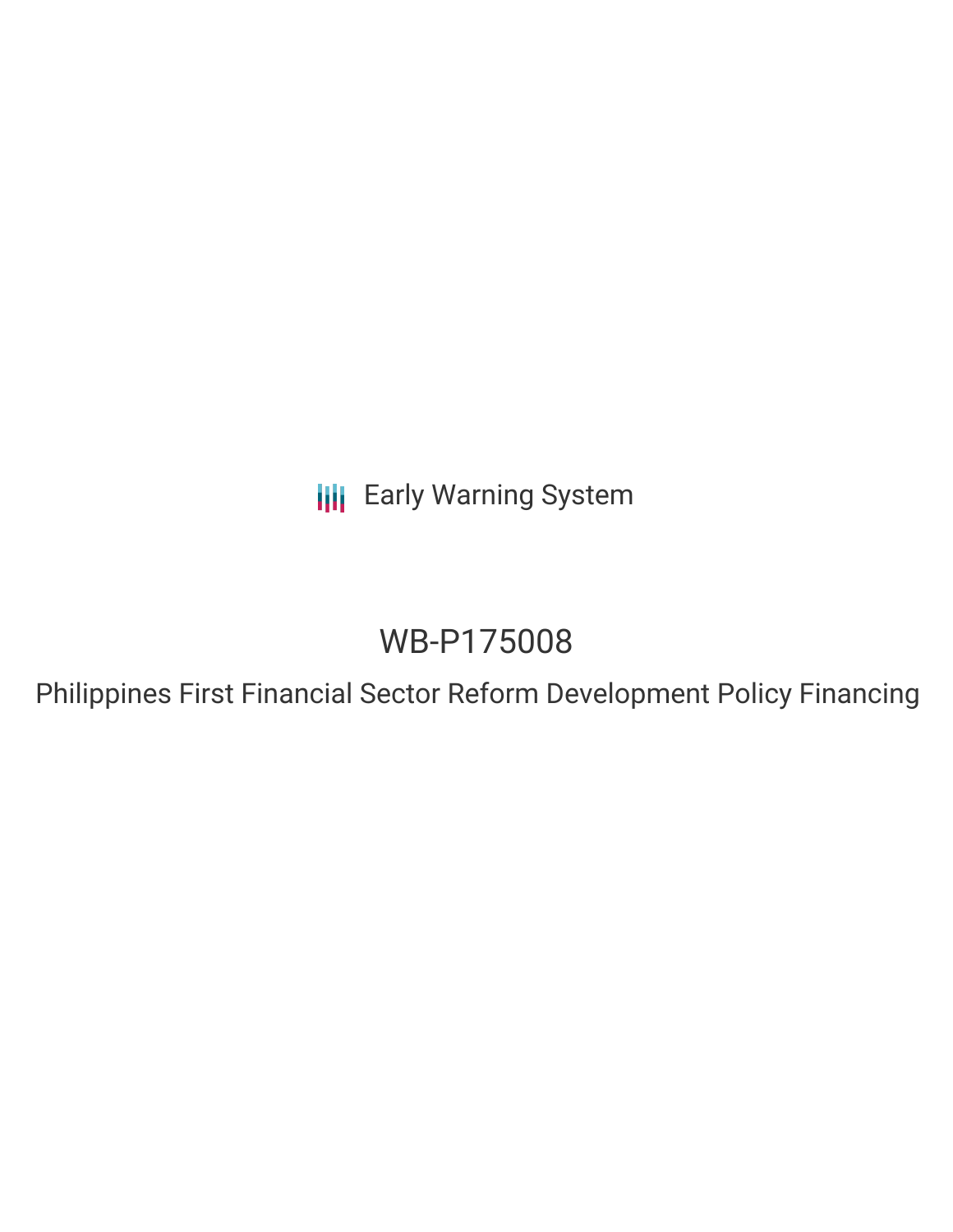

### **Quick Facts**

| <b>Countries</b>               | Philippines                   |
|--------------------------------|-------------------------------|
| <b>Financial Institutions</b>  | World Bank (WB)               |
| <b>Status</b>                  | Proposed                      |
| <b>Bank Risk Rating</b>        | U                             |
| <b>Borrower</b>                | Government of the Philippines |
| <b>Sectors</b>                 | Finance                       |
| <b>Investment Type(s)</b>      | Loan                          |
| <b>Investment Amount (USD)</b> | \$200.00 million              |
| <b>Loan Amount (USD)</b>       | \$200.00 million              |
| <b>Project Cost (USD)</b>      | \$200,00 million              |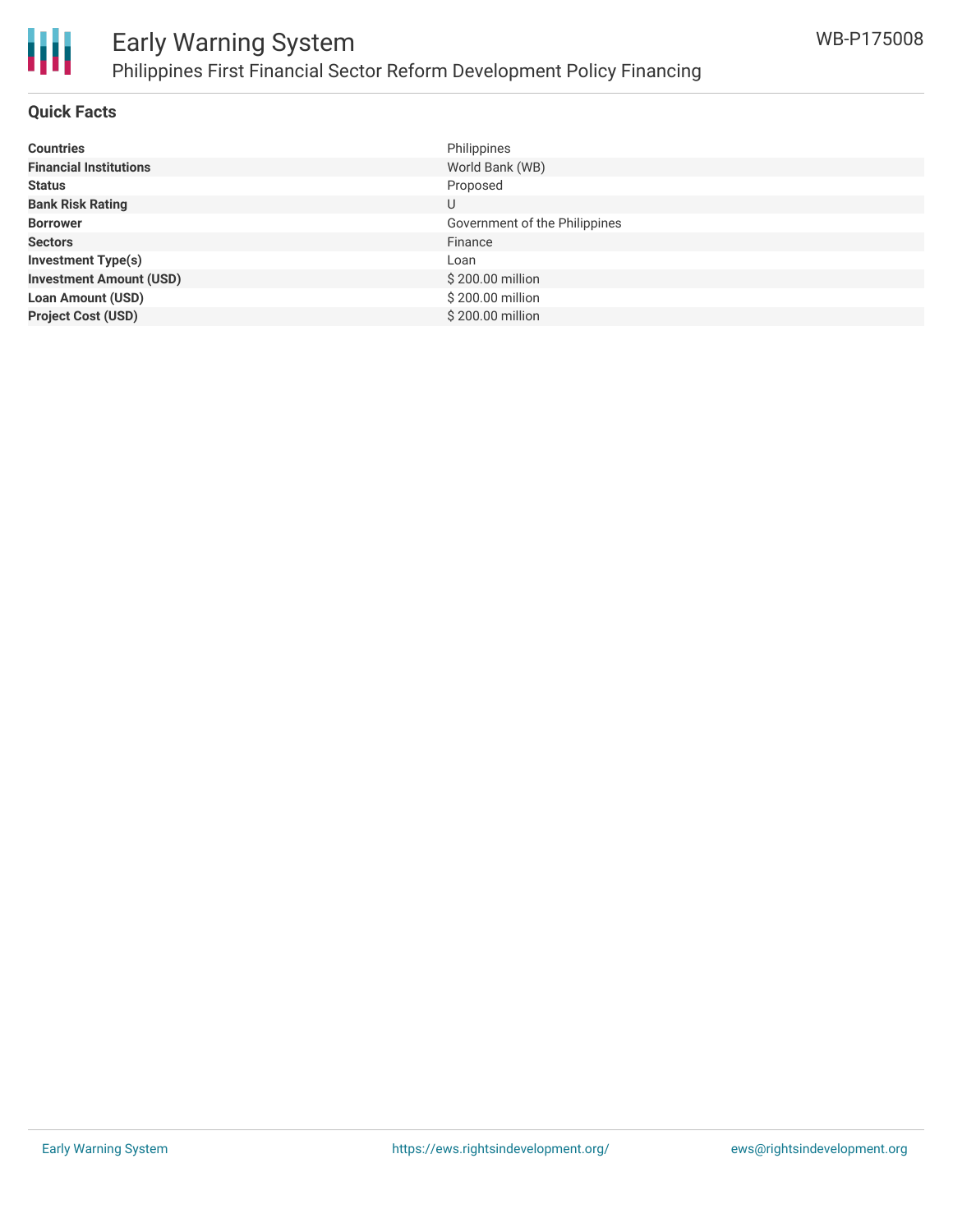

## **Project Description**

According to WB website, the project aims to support financial sector reforms that will support the Government of the Philippines in achieving a resilient, inclusive, and sustainable financial sector.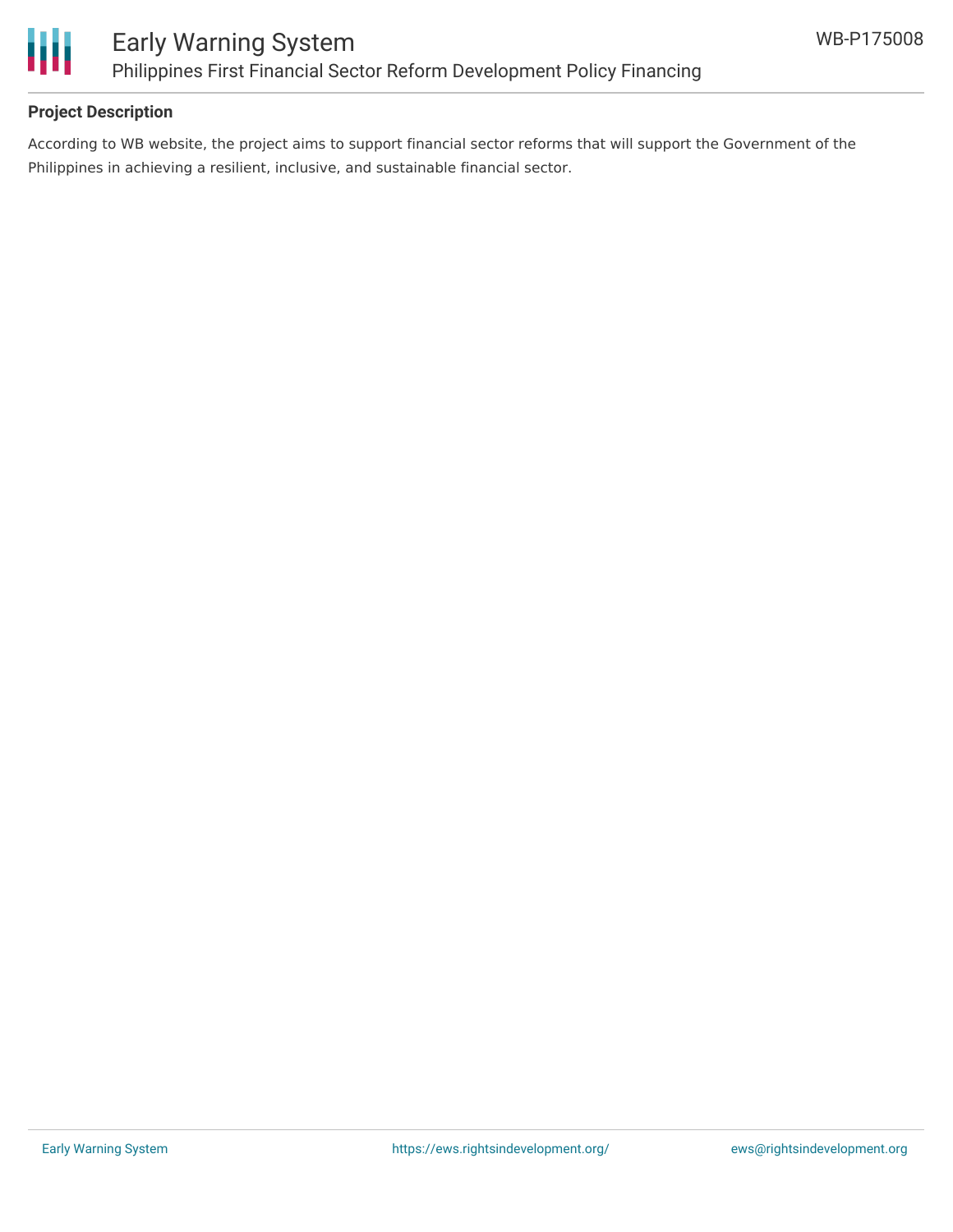

## **Investment Description**

World Bank (WB)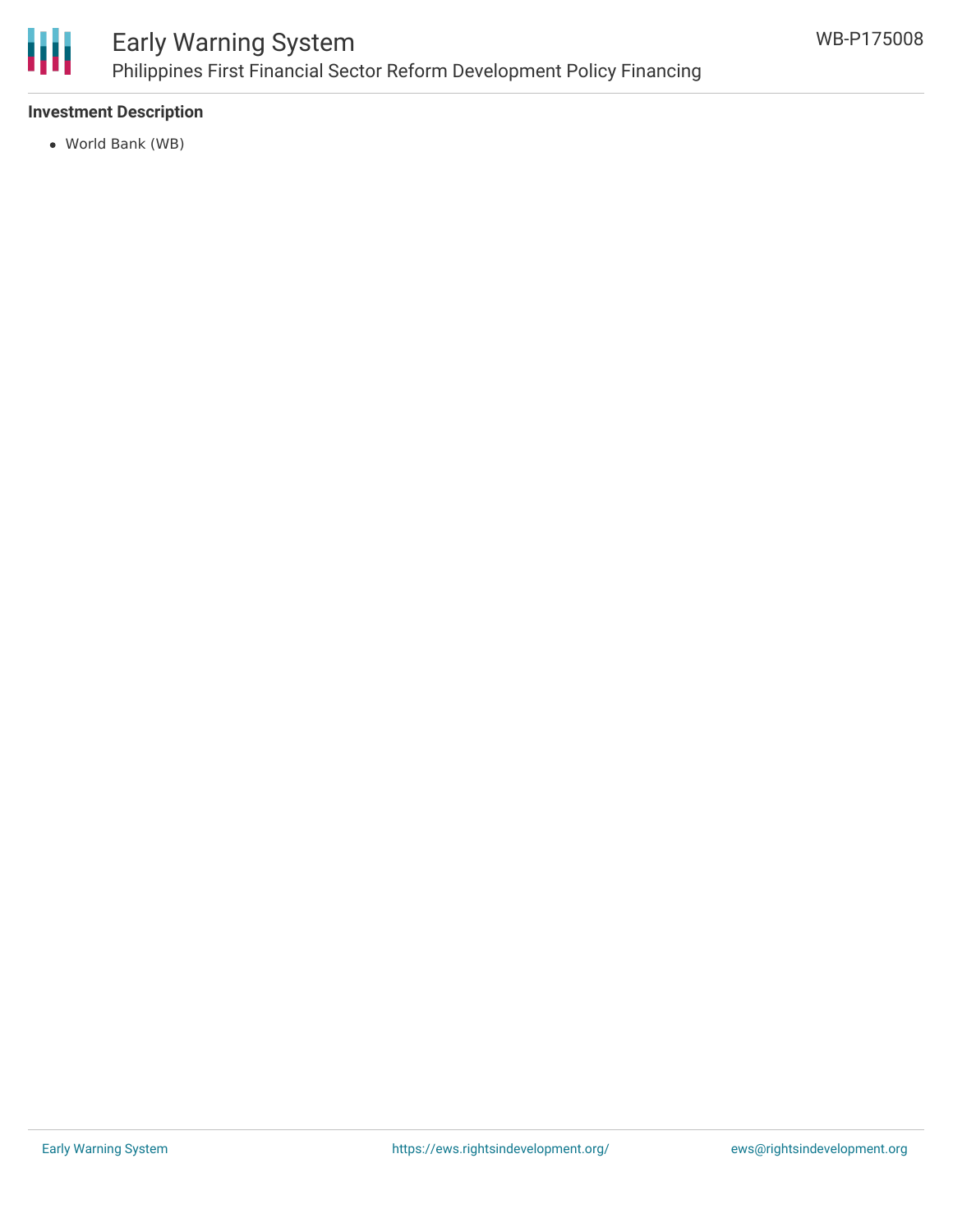

### **Contact Information**

Department of Finance

Mr. Mark Dennis Joven, Undersecretary

mdjovin@dof.gov.ph

#### **ACCESS TO INFORMATION**

To submit an information request for project information, you will have to create an account to access the Access to Information request form. You can learn more about this process at: https://www.worldbank.org/en/access-toinformation/request-submission

#### **ACCOUNTABILITY MECHANISM OF THE WORLD BANK**

The World Bank Inspection Panel is the independent complaint mechanism and fact-finding body for people who believe they are likely to be, or have been, adversely affected by a World Bank-financed project. If you submit a complaint to the Inspection Panel, they may investigate to assess whether the World Bank is following its own policies and procedures for preventing harm to people or the environment. You can contact the Inspection Panel or submit a complaint by emailing ipanel@worldbank.org. Information on how to file a complaint and a complaint request form are available at: https://www.inspectionpanel.org/how-tofile-complaint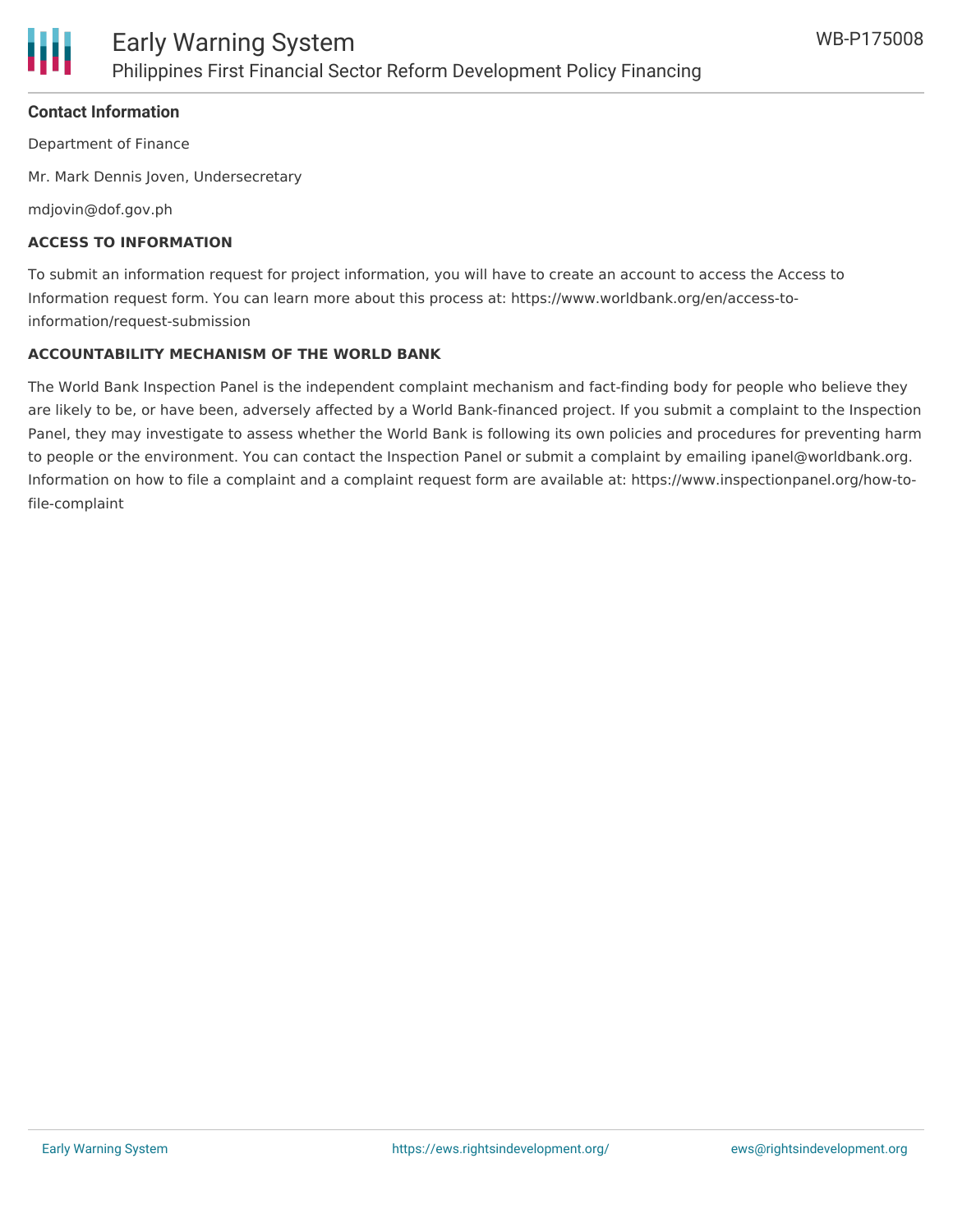

#### **Bank Documents**

Concept Program [Information](http://documents1.worldbank.org/curated/en/110981608730197058/pdf/Concept-Program-Information-Document-PID-Philippines-First-Financial-Sector-Reform-Development-Policy-Financing-P175008.pdf) Document (PID)